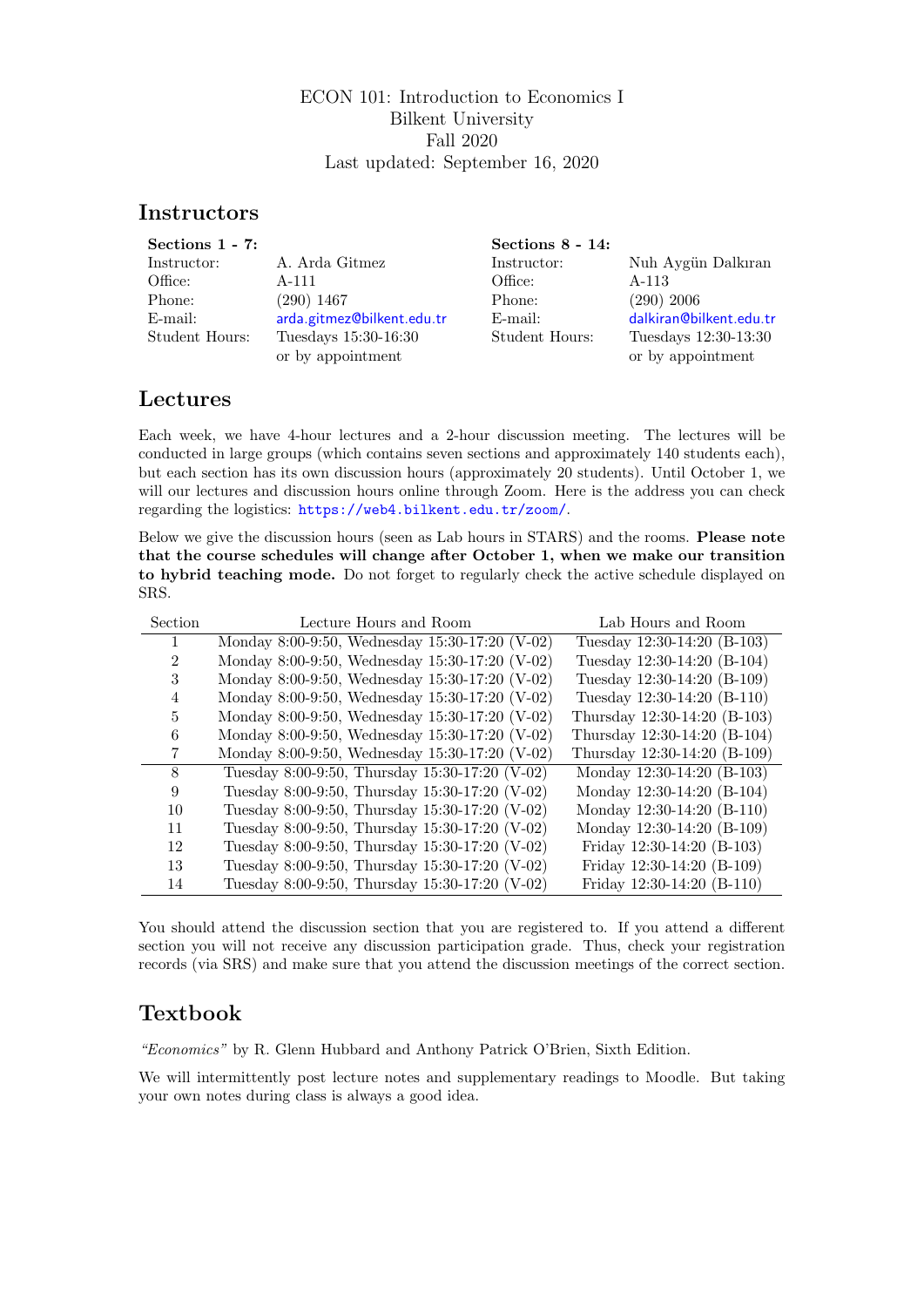# Course Objectives

The goal of this course is to introduce you to the tools necessary for economic thinking and communication. Throughout this term we will study the decisions of individuals and firms, and analyze the outcomes due to the interaction of these decisions. More importantly, the course will allow you to develop the skills necessary to question and analyze the choices made by "economic agents".

#### Topics to be covered:

- Theory of the consumer (Chapter 10 and the appendix of Chapter 10).
- Theory of the firm (Chapter 11).
- Firms in a perfectly competitive market (Chapter 12).
- Demand, supply and the market (Chapter 3).
- Elasticity (Chapter 6).
- Economic efficiency and government policies (Chapter 5 and the appendix of Chapter 4).
- Externalities and government policies (Chapter 5).
- Public goods and common goods (Chapter 5).
- General equilibrium and welfare.
- Monopoly (Chapter 15).
- Monopolistic Competition (Chapter 14).
- Oligopoly (Chapter 14).
- The markets for labor and other factors of production (Chapter 17).

## Grading

Exams: You will have a midterm and a final exam. The exams will be in person and centrally scheduled, so we cannot give an exact date yet.

Homework assignments: There will be a homework assignment almost every week. For homework assignments, you will be working in groups of four people. The groups are going to be randomly assigned, and only one member of the group will need to submit the homework assignment. Each group member will receive the same grade. In the middle of the semester, we will reshuffle groups, so you will have different groups to work with.

Participation: You will also be graded on your participation to the discussions and your work during the discussion hours. You cannot attend the discussion hour of another section.

Your overall grade will be determined by your grades from the midterm, homework assignments, participation grades from discussion hours, and the final exam. The weights of these in determining your overall grade is as follows:

| Midterm:                                        | $30\%$ |
|-------------------------------------------------|--------|
| Final Exam:                                     | $40\%$ |
| Homework Assignments:                           | $20\%$ |
| Discussion participation and activities: $10\%$ |        |